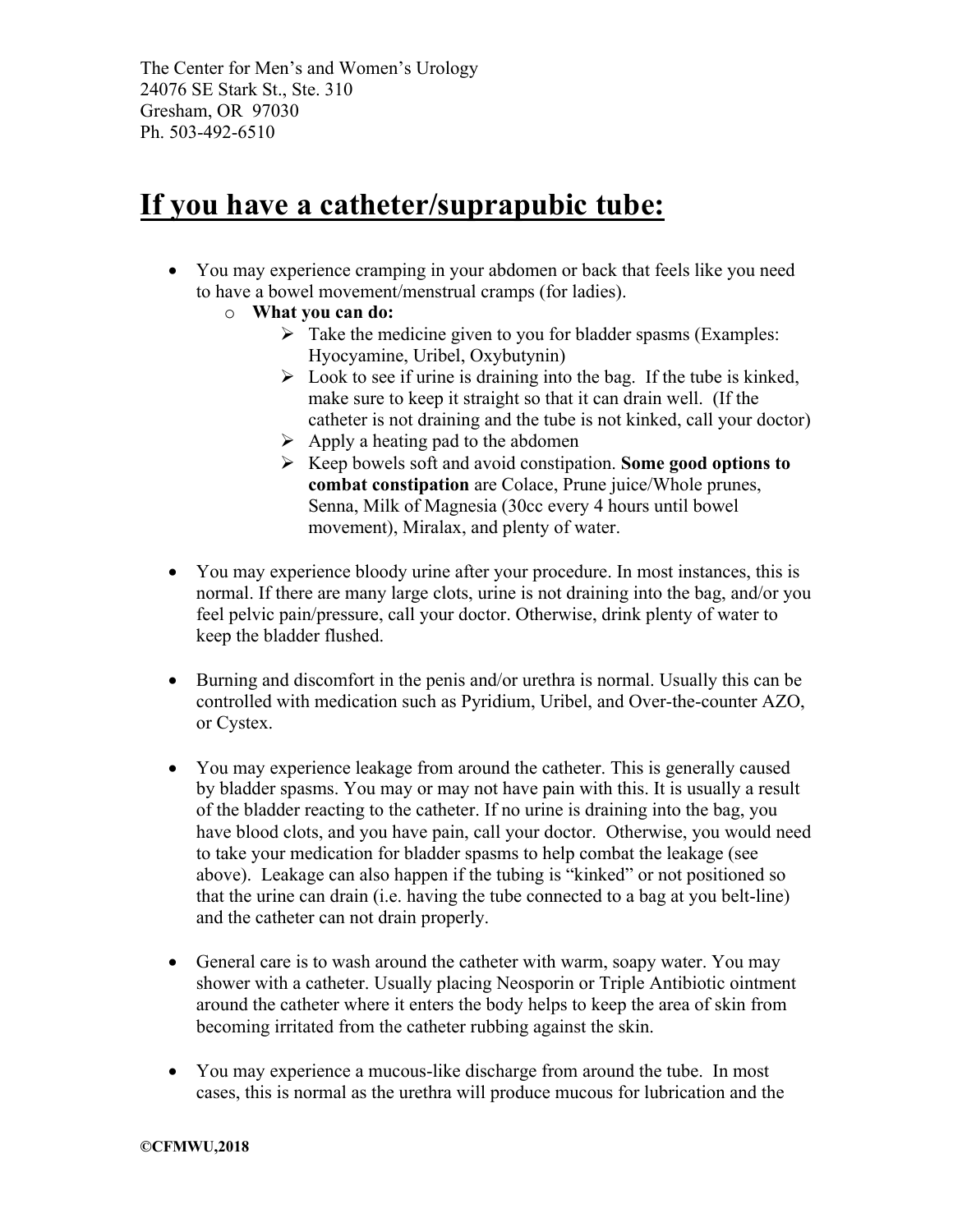The Center for Men's and Women's Urology 24076 SE Stark St., Ste. 310 Gresham, OR 97030 Ph. 503-492-6510

> site around a suprapubic tube will also produce mucous from the underlying tissue. Keep the area clean and dry.

• Remember to keep the bowels soft. This can make a big difference in the level of discomfort that you feel. Remember that pain medicines such as Lortab, Vicodin, Percocet, Norco, Dilaudid, etc will cause constipation. It is very important to drink plenty of water and use stool softeners/laxatives to counteract this.

#### **What to avoid:**

- Lifting more than 10 lbs (Equal to a gallon of milk)
- No sexual activity of any kind for at least 6 weeks after surgery
- Long car rides over rough roads for 2 weeks. Short trips are okay.
- Strenuous exercise such as squats, lunges, lifting weights, impacts aerobics, running, and jumping.
- Any activity that causes pelvic pressure
- Constipation (see above info to keep bowels soft)
- Catheter "kinking" or attaching the drainage bag to your belt
- Pulling on the catheter tubing.

#### **When to call your doctor:**

- Increasing pain or severe pain not controlled with pain medicines or antispasmodics.
- Nausea or vomiting
- Temperature greater than 100.4 degrees
- Increased wound tenderness with redness, swelling, or discharge that has changed or increased in severity
- Heavy bleeding with clots clogging the catheter
- Foul-smelling urine

### **Go to the Emergency Room if you have:**

**©CFMWU,2018**